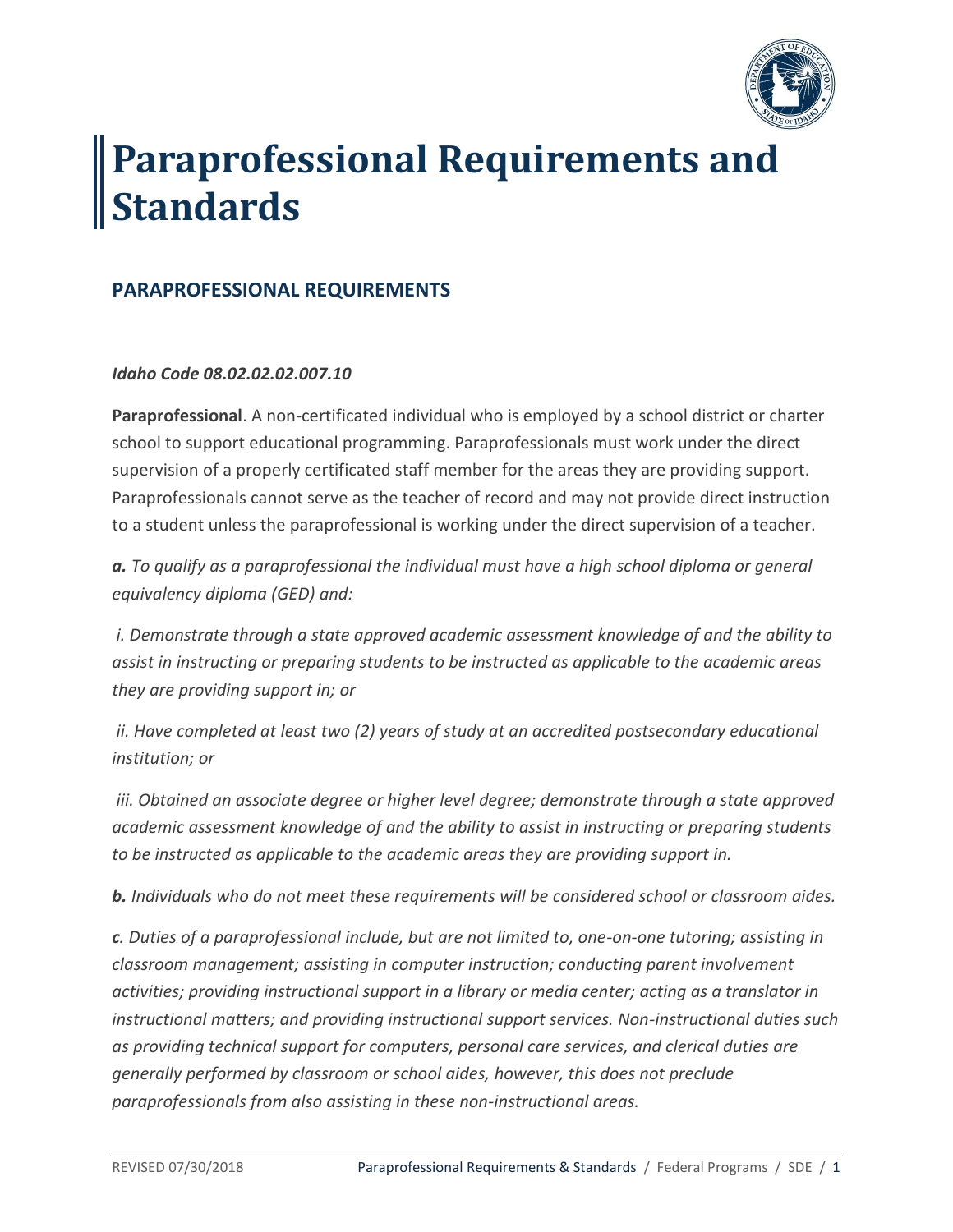Every Student Succeeds Act (ESSA) Section  $1111(g)(2)(J)$  the State educational agency will ensure that all teachers and paraprofessionals working in a program supported with funds under this part meet applicable State certification and licensure requirements, including any requirements for certification obtained through alternative routes to certification;

## **PARAPROFESSIONAL STANDARDS**

Paraprofessional Standards – May be used by LEAs as guidance for teachers and paraprofessionals.

#1 The paraprofessional has a basic knowledge of the subject areas being taught; the paraprofessional supports the teacher/provider in creating meaningful learning experiences.

#2 The paraprofessional has a basic knowledge of how students learn and develop, which supports students' intellectual, social, and emotional development.

#3 The paraprofessional is knowledgeable regarding how students differ in their approaches to learning, and are able to adapt to students' diverse needs.

#4 The paraprofessional utilizes a variety of instructional strategies to assist the teacher/provider in meeting students' needs.

#5 The paraprofessional understands the importance of and assists in creating a positive educational environment.

#6 The paraprofessional uses various communication techniques to effectively meet students' needs.

#7 The paraprofessional delivers teacher/provider designed instructional plans effectively based upon knowledge of the students, subject areas, community, and curriculum goals.

#8 The paraprofessional supports the teacher/provider in observing and collecting data related to the student.

#9 The paraprofessional engages in meaningful professional development on a regular basis.

#10 The paraprofessional interacts in a professional manner with colleagues, parents, and other members of the community.